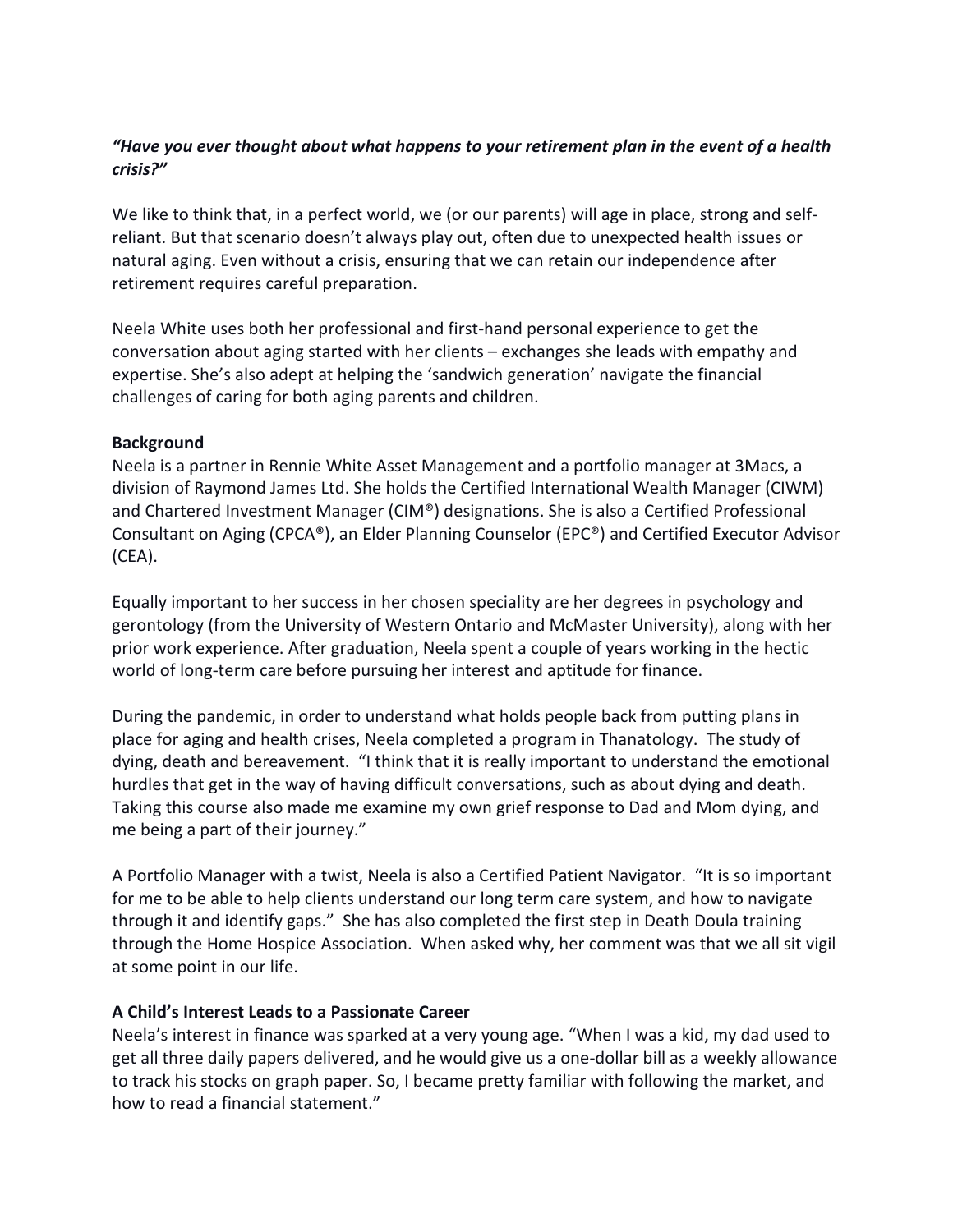"Of course," she jokes, "Dad didn't subscribe to cable back then."

### **Life (and Death) Experience**

Neela left her first career thinking she was leaving the world of eldercare behind. Many years later, her proficiency in senior care and finances would be tested within her own family under tragic and trying circumstances. It would, however, spark her desire for senior advocacy in a different way. She describes the day she learned her father had been diagnosed with pancreatic cancer:

"My sister called me at a restaurant where I was having a client lunch and told me, through her tears, that our father had three months to live. As the client drove me home, all that was going through my mind was administrative stuff. Where's the will? I have to check for his power of attorney. And once I got home, I had to deal with the disbelief of my (very traditional) mother that her husband was dying. Because of my background, it fell to me, the youngest, to deal with all of it."

Although Neela had a renovated suite in her basement, her father lived there only two weeks before the medical complexities of his cancer necessitated transferring him to hospital. A subsequent transfer to palliative care turned out to be premature, however. Neela had no choice but to move him to a nursing home, where he required additional private care for the eighteen months before he died. Neela is candid about the costs of such complex medical circumstances and their toll on loved ones.

"In a typical nursing home, the ratio of personal support workers to patients is very low. In that time, we spent \$176,000 on private care, out of pocket and after-tax. I knew very well what it was to be a caregiver, yet it was probably one of the worst experiences of my life."

She decided to incorporate what she learned from her personal experience into her practice to benefit her clients. "I went back to my educational roots of geriatrics and decided to be very open about my own family experience and the financial realities of care. I want clients to be aware that the government will not take care of them the way they think – the government cannot afford it." Numerous sources reveal that if formal and informal caregivers were paid a living wage, that the actual cost to the Canadian government would be between \$24 and \$70 billion.

Sadly, only a couple of years later, Neela's mother suffered a severe fall, breaking her neck. In essence, the whole experience repeated itself. "When it was time for her to return home, she was assessed by the healthcare professionals as needing at least eight hours of care per day. Instead, she got three hours of care per week. So, we ended up having to hire private care. And that continued for five years, at \$30 an hour." Later, after being diagnosed with early-onset dementia, Neela's mother was transferred to a memory suite at a retirement home, where she died not long after.

"By the time she died, we'd spent around \$500,000 on care. Between the two of them, we spent about \$700,000 for them to age safely in place and live with dignity."